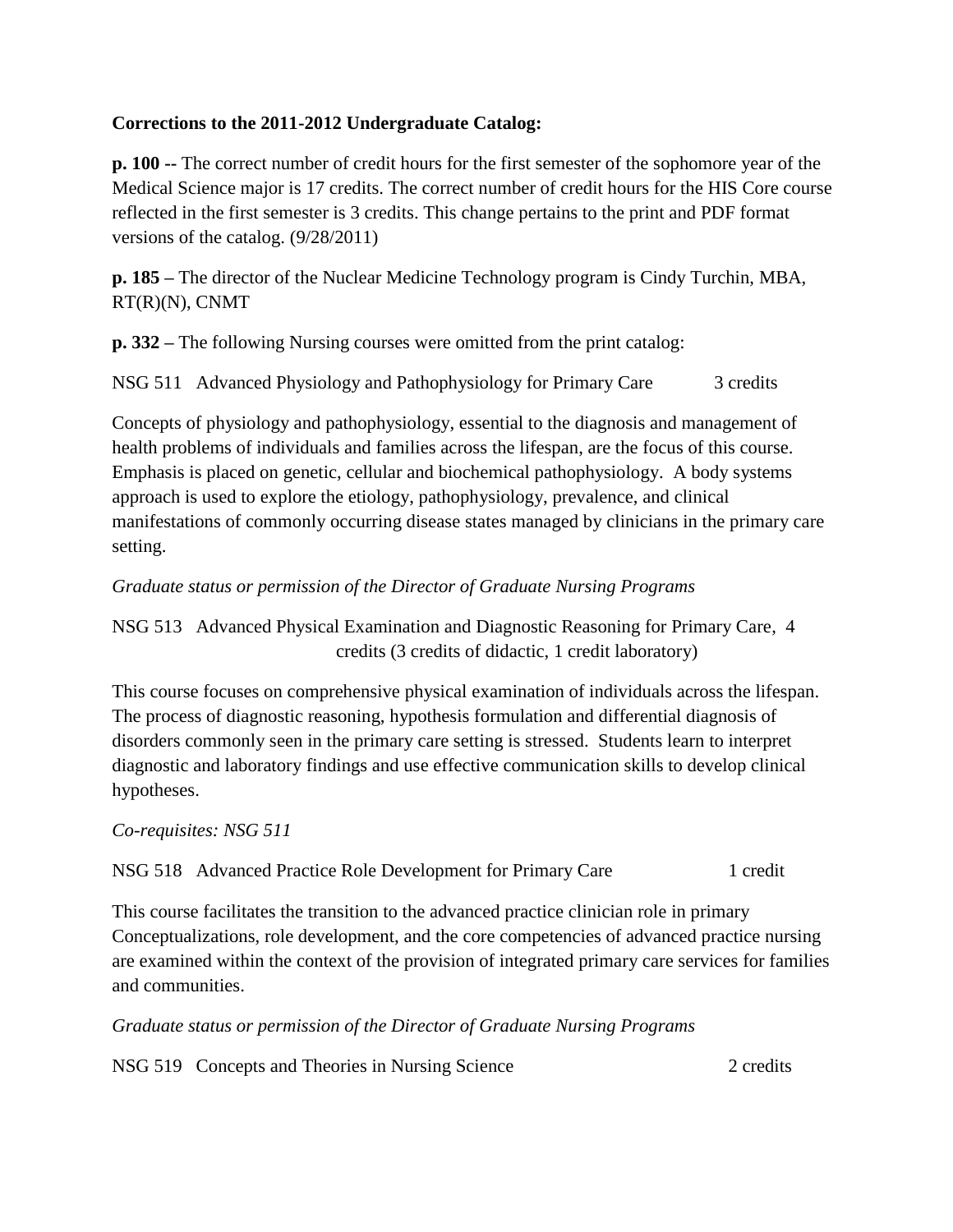The course utilizes the critical reasoning process to examine the elements of nursing as a discipline and as a science. Emphasis is placed on the structure of nursing knowledge and the use of theory as a framework for advanced nursing practice in the primary care setting.

*Graduate status or permission of the Director of Graduate Nursing Programs*

NSG 523 Family Health Promotion & Disease Prevention in Primary Care 2 credits

The course addresses the integration and synthesis of concepts associated with health promotion and disease prevention for families across the lifespan. Family theory and family assessment are introduced as a framework for primary care. Concepts of epidemiology, population focused care, and the accessibility of preventative services for culturally diverse and vulnerable populations in primary care are emphasized. Current research in health promotion is used as the basis for identifying appropriate screening recommendations and interventions used by clinicians in the primary care setting.

*Co-requisites: NSG 526* 

NSG 524 Introduction to Clinical Management of Family Health Promotion 3 credits

and Disease Prevention (135 Clinical Hours, 129 preceptor hours, 6 post-conference hours)

Students will apply advanced physical assessment and diagnostic reasoning knowledge and skills with families in primary care. The APN direct care, teaching-coaching and management of patient health/illness status role competencies will serve as a foundation for assessment and management of family health promotion needs and disease prevention services.

### *Pre-requisite: NSG 523*

NSG 526 Advanced Pharmacology for Primary Care 3 credits

Major principles of pharmacology are examined in the context of advanced practice nursing across the lifespan . The use of protocols, prescription writing, legal, ethical and economic issues in prescribing and/or monitoring pharmacologic therapies are explained. Emphasis is placed on age appropriate content related to pharmacokinetics, dosages, expected outcomes and side effects of selected drug categories of chronic and acute health problems across the lifespan. Emerging issues in pharmacoinformatics such as pharmacogenetics, pharmacogenomics, and E-prescribing are reviewed.

*Graduate status or permission of the Director of Graduate Nursing Programs*

NSG 600 Family Health and Disease Management I 2 credits

This course focuses on disease management of adults and older adults. Emphasis is placed on the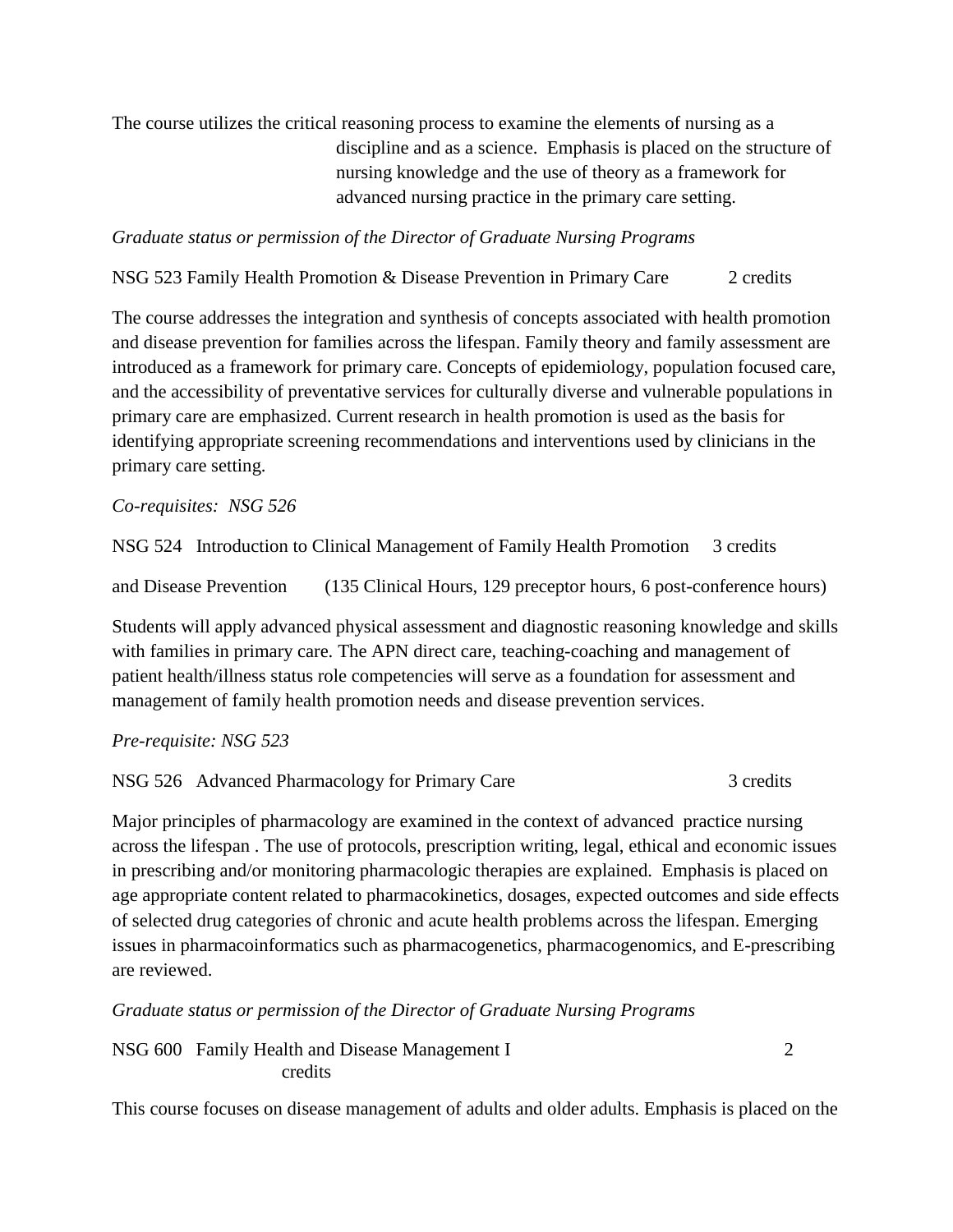diagnosis and management of common acute and episodic health problems, the provision of comprehensive, coordinated care, and the stabilization of emergent clinical situations in the primary care setting.

Pre-requisites: NSG 523, NSG 524 Co-requisite:NSG 601

NSG 601 Clinical Management of Family Health I 2 credits

(90 clinical hours- 84 preceptor hours, 6 post-conference hours)

Students will apply advanced physical examination and diagnostic reasoning knowledge and skills with adults and older adults in primary care. Emphasis will be placed on the diagnosis and management of acute/episodic health problems and stabilization of emergent conditions. The APN direct care, teaching-coaching, and management of patient health/illness status role competencies will serve as a foundation for the comprehensive, integrated management of acute/episodic health problems in adults and older adults in primary care settings.

*Pre-requisites: NSG 523, NSG 524 Co-requisite: NSG 600* 

NSG 602 Policy, Politics and Healthcare Financing in Primary Care 2 credits

The critical analysis of legal, ethical, public policy, and healthcare financing issues affecting the collaborative approach to primary care practice is the focus of this course. Emphasis is placed on the examination, analysis, and critique of current issues in the media and the professional literature. Critical reasoning forms the basis for examination and analysis of selected issues related to integrated primary care, accessibility of primary care services, and clinician accountability in primary care. Oral presentation and writing skills are emphasized.

*Graduate status or permission of the Director of Graduate Nursing Programs*

NSG 604 Clinical Management of Family Health II 2 credits

(90 clinical hours, 84 preceptor hours, 6 post-conference hours)

This course focuses on the integrated clinical management of chronic health problems and their exacerbation in adults and older adults in primary care settings. Coordination of care and facilitating linkages to community health resources will be covered. The APN direct care, teaching-coaching, and management of patient health/illness status role competencies will serve as a foundation for assessment and management of the chronically ill adult.

*Pre-requisites: NSG 523, NSG 524, NSG 603* 

NSG 605 Family Health and Disease Management III 2 credits

This course focuses on health promotion and disease management of common health concerns of children and adolescents in the primary care setting. Normal growth and development of well child and adolescent care are included. The use of appropriate pharmacologic and non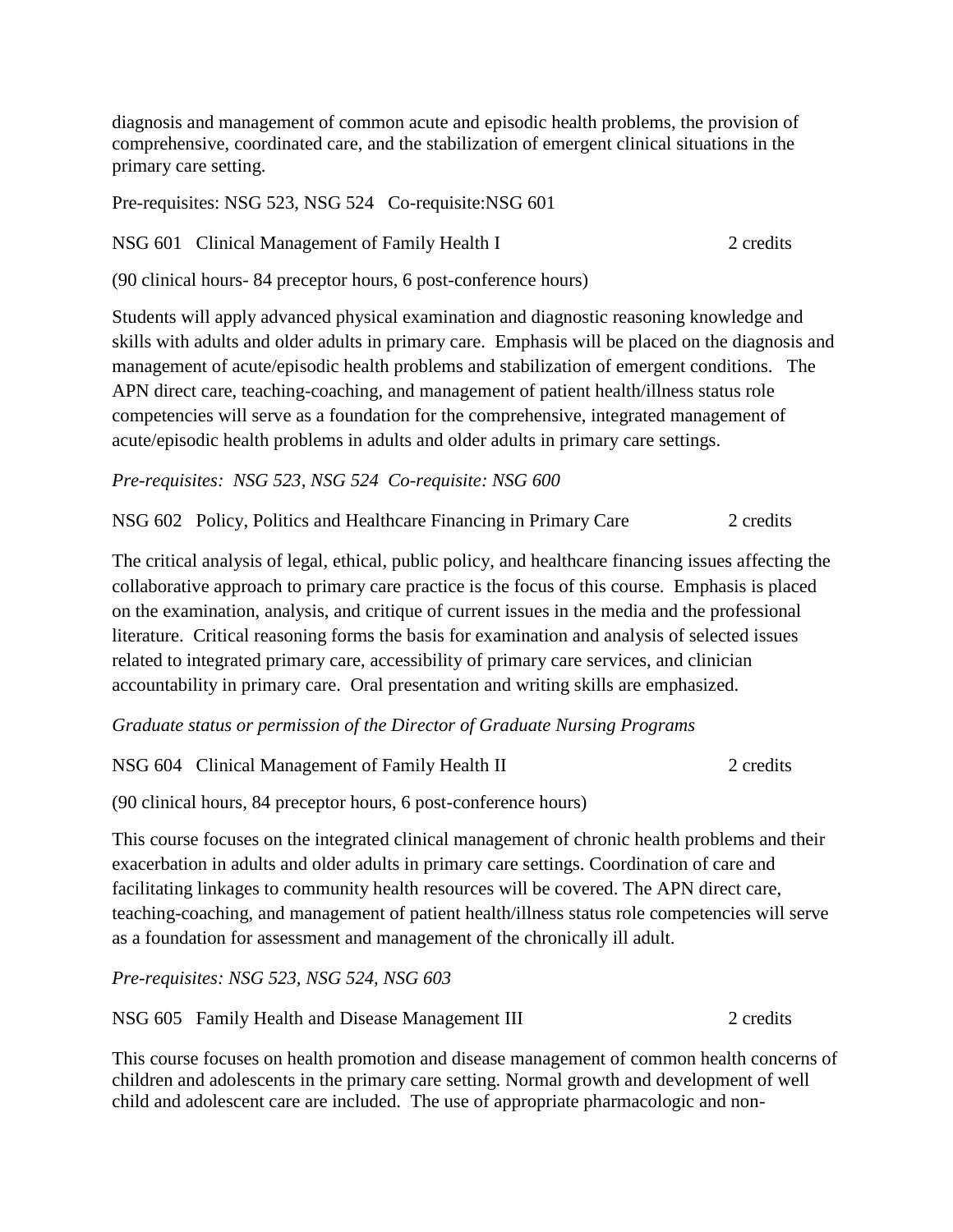pharmacologic clinical therapeutics in the management of children and adolescents experiencing acute and chronic illness is stressed.

*Pre-requisites: NSG 523, NSG 524*

NSG 606 Clinical Management of Family Health III 2 Credits

(90 hours; 84 preceptor hours, 6 hours post-conference)

Students will apply advanced physical examination and diagnostic reasoning knowledge and skills to children and adolescents in primary care. Comprehensive, integrated care of pediatric patients, their health promotion needs, evaluation of growth and development, family and cultural dynamics, physical and psychosocial status are covered. The APN direct care, teachingcoaching, and management of patient health/illness status role competencies will serve as a foundation for the comprehensive, integrated management of acute/episodic and chronic health problems of children and adolescents in primary care settings.

*Pre-requisites: NSG 523, NSG 524, NSG 605* 

NSG 607 Research for Evidence-Based Primary Care 3 credits

This course builds upon undergraduate statistics and nursing research courses and prepares advanced practice students to use the evidence-based information to critically appraise practice innovations for their relevance and appropriateness to primary care practice. Emphasis is placed on identifying appropriate focused clinical questions to address health problems of individuals and families in the primary care setting; locating, critically appraising and synthesizing best evidence; and applying relevant theoretical frameworks for translating research evidence into practice

*Pre-Requisites: Basic Statistics; Undergraduate Nursing Research; NSG 601*

NSG 608 Family Health and Disease Management IV 2 Credits

This course focuses on the integrated healthcare management of gynecological and reproductive health concerns of women throughout the lifespan. Course content includes developmental, physiological, pathological, and psychosocial changes relative to health maintenance, illnesses and life transitions in women. Emphasis is placed on comprehensive, coordinated care in the primary care setting.

*Co-requisite: NSG 609* 

NSG 609 Clinical Management of Family Health IV 2 Credits

(90 clinical hours- 84 preceptor hours, 6 post-conference hours)

Students will apply advanced physical assessment and diagnostic reasoning knowledge and skills to the gynecologic and reproductive health care needs of women. Emphasis will be placed on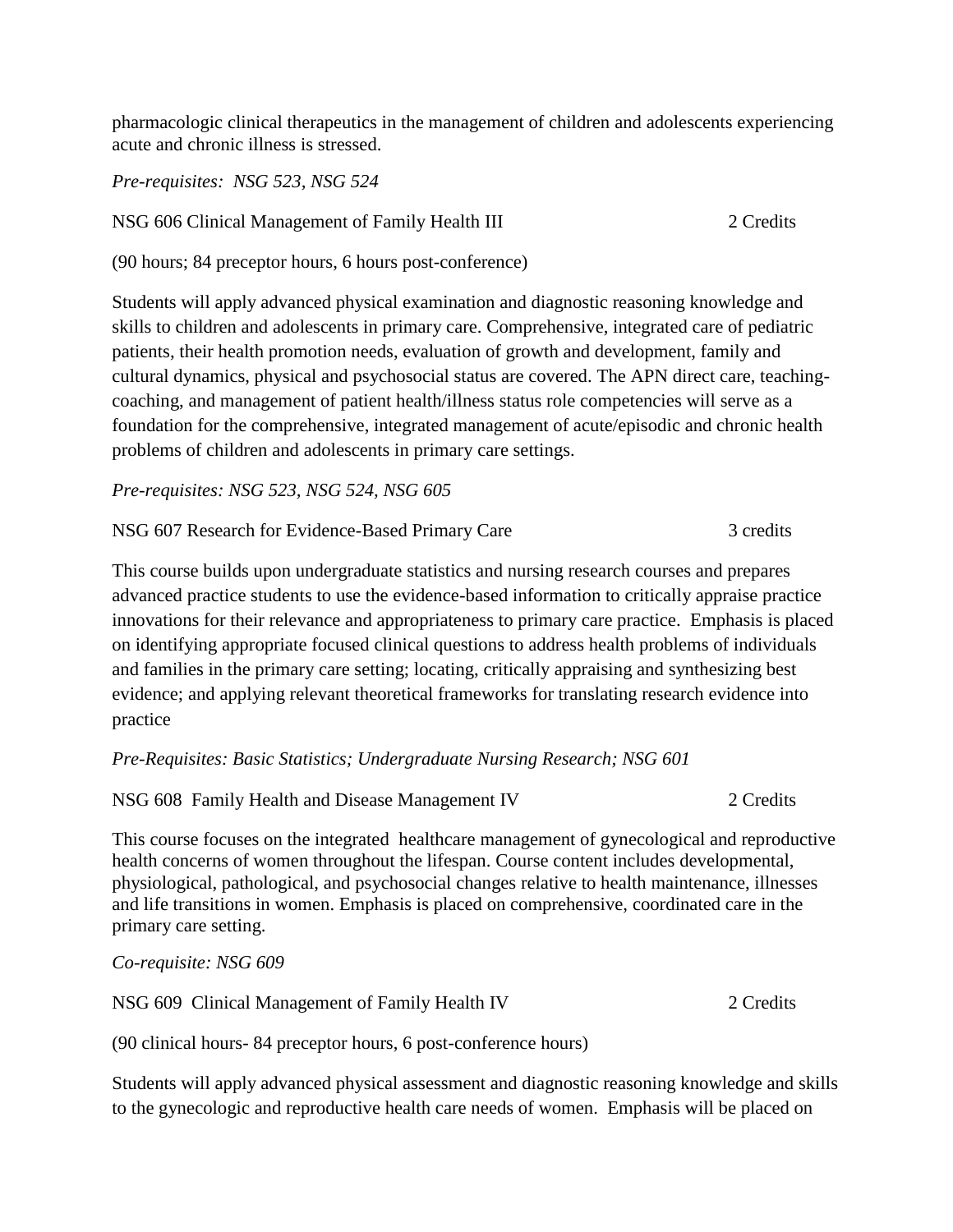the diagnosis and management of common health concerns of women throughout the lifecycle. The APN direct care, teaching-coaching, and management of patient health/illness status role competencies will serve as a foundation for assessment and management of the health of women.

#### *Pre-requisites: NSG 523, NSG 524 Co-requisite: NSG 608*

NSG 610 Research Seminar for Evidence-Based Practice 1 credit

This seminar provides students with the opportunity to advance the use of integrated Evidence-Based Practice (EBP) as a framework for advanced nursing practice in the primary care setting. The focus of the seminar is on advancing work on the student's Population, Intervention, Comparison, and Outcomes (PICO) question; establishing the clinical significance of the identified health problem; measurement of outcomes; and devising a plan for implementation and evaluation of the protocol designed to manage common acute and chronic health problems encountered in primary care.

#### *Pre-Requisites: NSG 607*

NSG 610 Research Seminar for Evidence-Based Practice 1 credit

This seminar provides students with the opportunity to advance the use of integrated Evidence-Based Practice (EBP) as a framework for advanced nursing practice in the primary care setting. The focus of the seminar is on advancing work on the student's Population, Intervention, Comparison, and Outcomes (PICO) question; establishing the clinical significance of the identified health problem; measurement of outcomes; and devising a plan for implementation and evaluation of the protocol designed to manage common acute and chronic health problems encountered in primary care.

### *Pre-Requisites: NSG 607*

NSG 611 Family Nurse Practitioner Clinical Synthesis 3 credits

(135 clinical hours- 121 preceptor hours, 14 hours post-conference)

This clinical course serves as a culminating experience in the primary care family nurse practitioner clinical specialization. Students work with clinical preceptors to integrate and apply previously acquired knowledge and skills. The capstone clinical experience focuses on demonstration of competency in the areas of: management of client health/illness status; nurseclient relationship; teaching-coaching function; professional role; managing and negotiating the delivery of health care within a system; and monitoring and ensuring quality of health care practices. Independent clinical management of acute and chronic health problems across the life span is emphasized. Synthesis of practice management skills pertaining to economics, reimbursement for services, time management, and entry into advanced practice nursing is stressed.